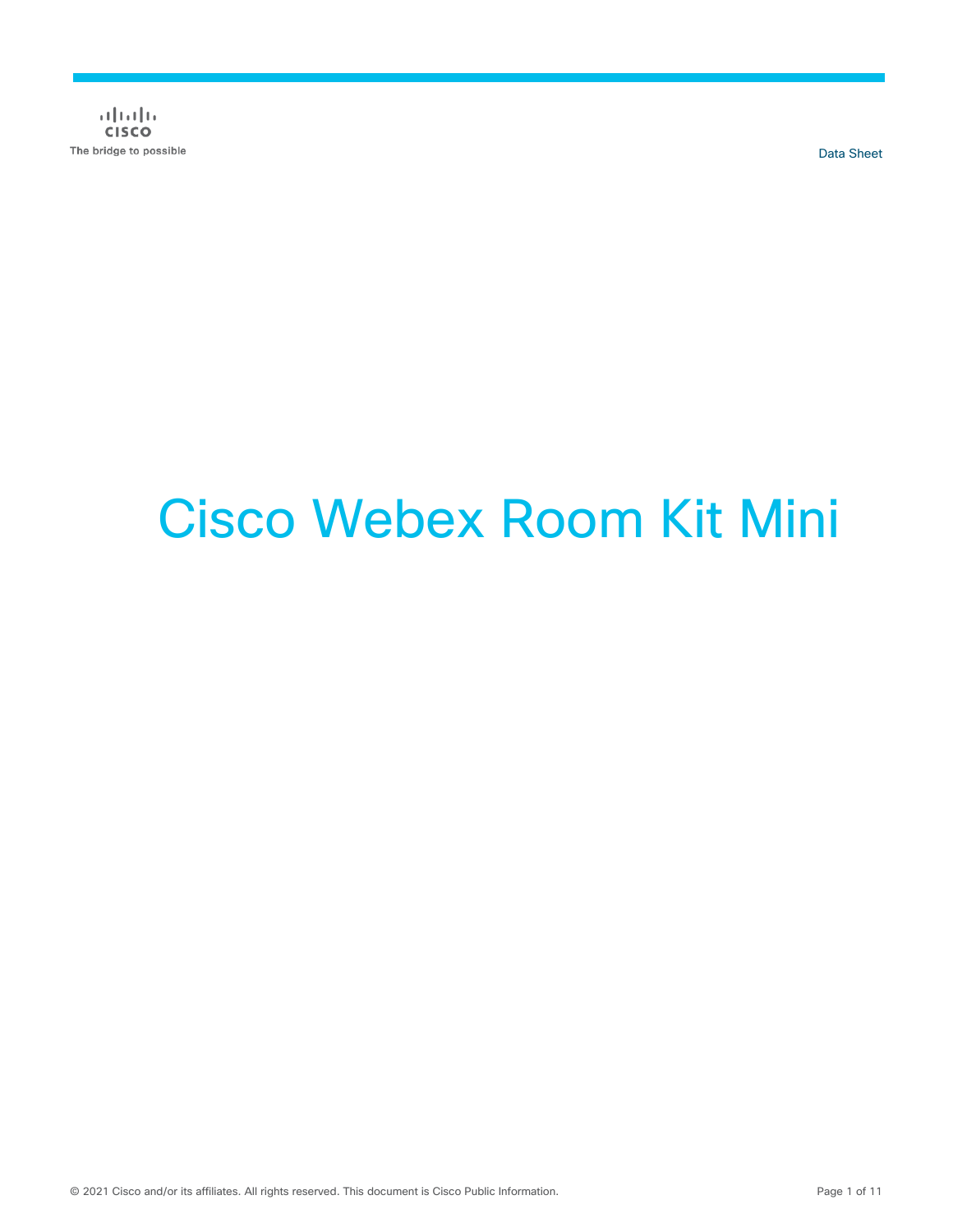## **Contents**

| <b>Product Features and Benefits</b>                  | $\overline{4}$ |
|-------------------------------------------------------|----------------|
| <b>Product Prominent Features and Differentiators</b> | $\overline{4}$ |
| <b>Product Registration</b>                           | 5              |
| <b>Product Specifications</b>                         | 5              |
| <b>Regulatory Compliance</b>                          | 8              |
| <b>Warranty Information</b>                           | 10             |
| <b>Cisco Services and Support</b>                     | 10             |
| <b>Cisco Capital</b>                                  | 10             |
| For More Information                                  | 10             |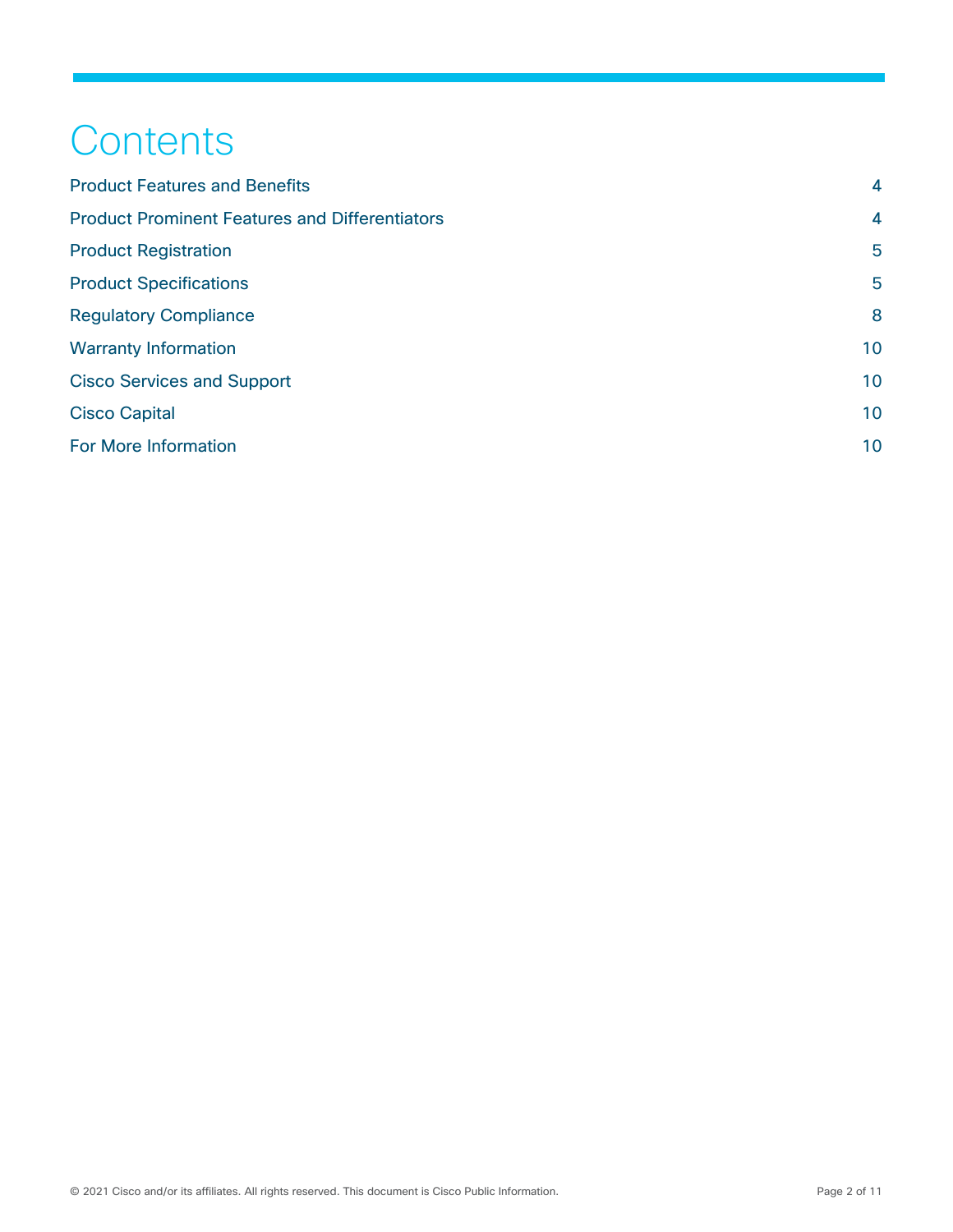Cisco Webex® Room Kit Mini is an Artificial Intelligence (AI)-powered video conferencing system custom-designed for the huddle workstyle, and is easy to use, deploy, and manage. It combines codec, camera, microphones, and speakers into a single device that integrates with a 4K display to bring more intelligence and usability to all of your huddle rooms and spaces.

Room Kit Mini delivers the industry-leading collaboration experience customers have come to expect from Cisco, which is consistent whether you're in a huddle space or a corporate boardroom. Easy deployment and management capabilities allow customers to outfit and support thousands of huddle spaces with intelligent collaboration tools typical of larger room systems – at high value – while unique analytics provide valuable insight on utilization for resource planning. Together, these features allow Cisco to remove the barriers to use and deployment, and enable the new huddle work style embraced by today's workforce. Room Kit Mini is rich in functionality and experience, while priced and designed to be easily scalable.

The Room Kit Mini is ideal for huddle spaces with three to five people because of its wide 120-degree field of view, which allows everyone in a huddle space to be seen. It also offers the flexibility to connect to laptop-based video conferencing software via USB. The Mini is tightly integrated with the industry-leading Cisco® Webex platform for continuous workflow, and can register on premises or to Cisco Webex in the cloud.



**Figure 1.**  Cisco Webex Room Kit Mini in a Small Room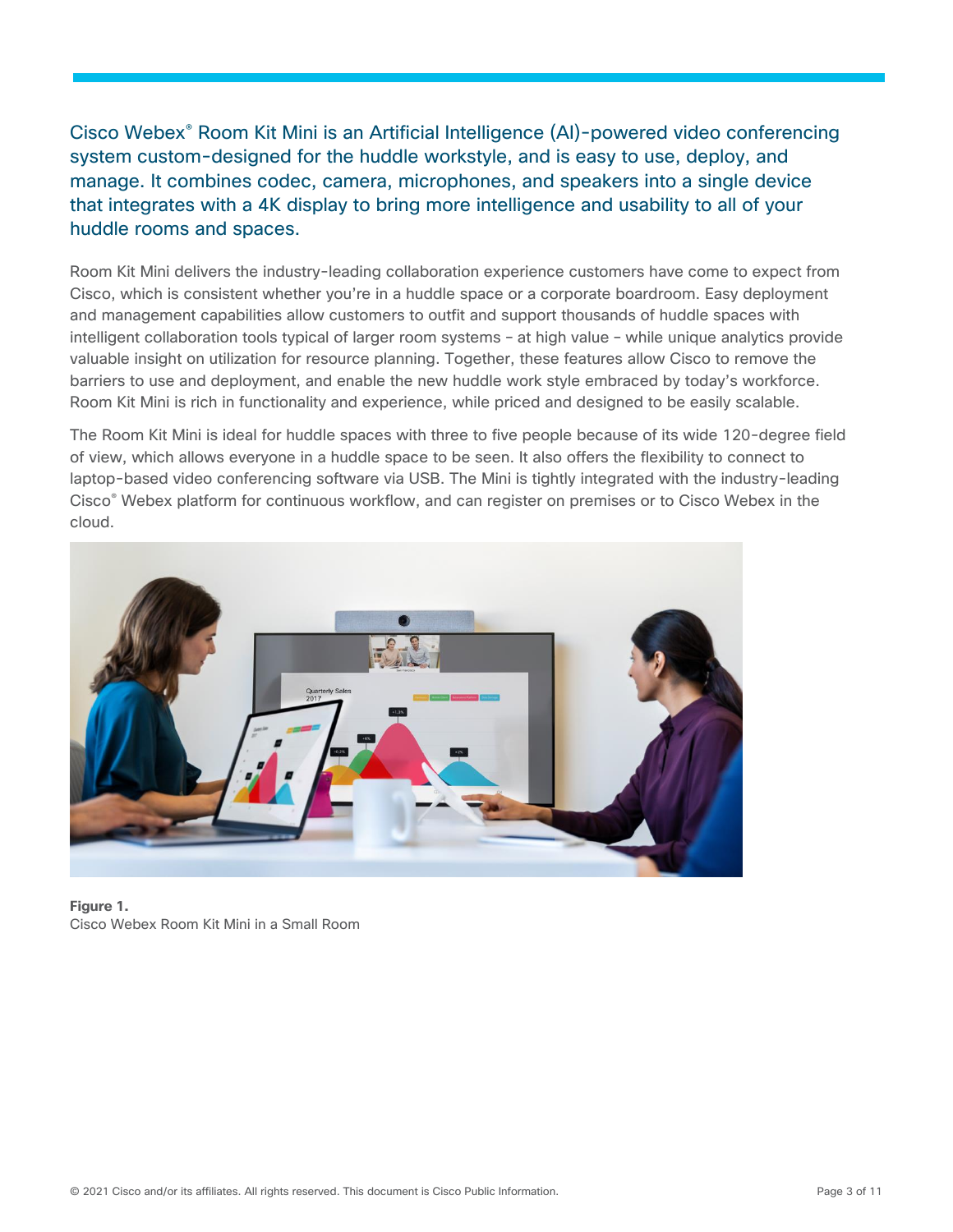## <span id="page-3-0"></span>Product Features and Benefits

#### **Table 1.** Features and Benefits

| <b>Feature</b>                         | <b>Benefit</b>                                                                                                                                                                                                                                                                                                                                                                                                                                                                                                                                                                                                                                                                                                                                                                                                |
|----------------------------------------|---------------------------------------------------------------------------------------------------------------------------------------------------------------------------------------------------------------------------------------------------------------------------------------------------------------------------------------------------------------------------------------------------------------------------------------------------------------------------------------------------------------------------------------------------------------------------------------------------------------------------------------------------------------------------------------------------------------------------------------------------------------------------------------------------------------|
| <b>Smart</b><br>meetings               | • Brings intelligent views to smaller rooms with a discreet, integrated camera<br>○ Best overview: Automatically detects meeting participants and provides ideal framing<br>• Great audio experience with integrated microphones and speakers<br>• Automatic noise suppression reduces disruptive sounds coming from the meeting room (e.g., typing, paper rustling)<br>• Simplified meeting-join experience with One Button To Push (OBTP) for scheduled devices in a Cisco Webex<br>meeting, whether registered on-premises or to the Cisco Webex Cloud.<br>• Automatic wake-up: System "wakes up" when someone walks into the room, and recognizes them through their<br>mobile device<br>• Easily controlled by the Cisco Touch 10 control unit or with a Cisco Webex Teams™ app<br>• End-to-end security |
| <b>Smart</b><br>presentations          | • View white board content and annotations shared from a Cisco Webex Board, Cisco Webex DX80, or Cisco Webex<br>Teams app; participate in whiteboarding sessions through the Cisco Webex Teams app <sup>*</sup><br>• 4K content sharing (local 30 fps; remote 5 fps)<br>• Wired or wireless content sharing (only two wires required - power and HDMI)                                                                                                                                                                                                                                                                                                                                                                                                                                                        |
| <b>Smart rooms</b>                     | • Metrics: Counts people in the room, enabling analytics for better resource planning<br>• Automatic screen/display integration through HDMI CEC<br>• Supports Wi-Fi<br>• In-room control: Control peripherals such as lights and blinds through the Cisco Touch 10                                                                                                                                                                                                                                                                                                                                                                                                                                                                                                                                           |
| <b>Built for cloud</b><br>and premises | • Flexibility to register on-premises or to the cloud through Cisco Webex<br>• Hardware is optimized to run on a cloud platform for great experiences in shared rooms and spaces with easy<br>access to hosted conferences                                                                                                                                                                                                                                                                                                                                                                                                                                                                                                                                                                                    |

\* Supported on Cisco Webex-registered devices only

## <span id="page-3-1"></span>Product Prominent Features and Differentiators

#### **Bringing More Intelligence to the Huddle Workstyle**

The Cisco Webex Room Kit Mini offers collaboration innovation in a box, bringing more intelligence and usability to your huddle spaces. While other vendors struggle to insert advanced features such as automatic framing, wireless sharing, and 4K content into their high-end products, Cisco is bringing these innovations to huddle spaces in a cost-effective and simple way. With the Room Kit Mini, Cisco is helping customers experience smarter meetings, enabling smarter presentations, and creating smarter room and device integrations.

These features were previously the domain of higher-end video conferencing rooms, but can now be brought to every room and every team. And when registered to Cisco Webex, additional cloud-based functionalities are enabled that enhance the user experience and team workflow as well as further simplifying deployment. Some examples include:

- **Smart meetings.** Powerful integrated cameras deliver intelligent view capabilities, such as automatic framing; automatic noise suppression reduces meeting disruptions.
- **Smart presentations.** Dual content sources, wireless sharing, and 4K content make for great presentations.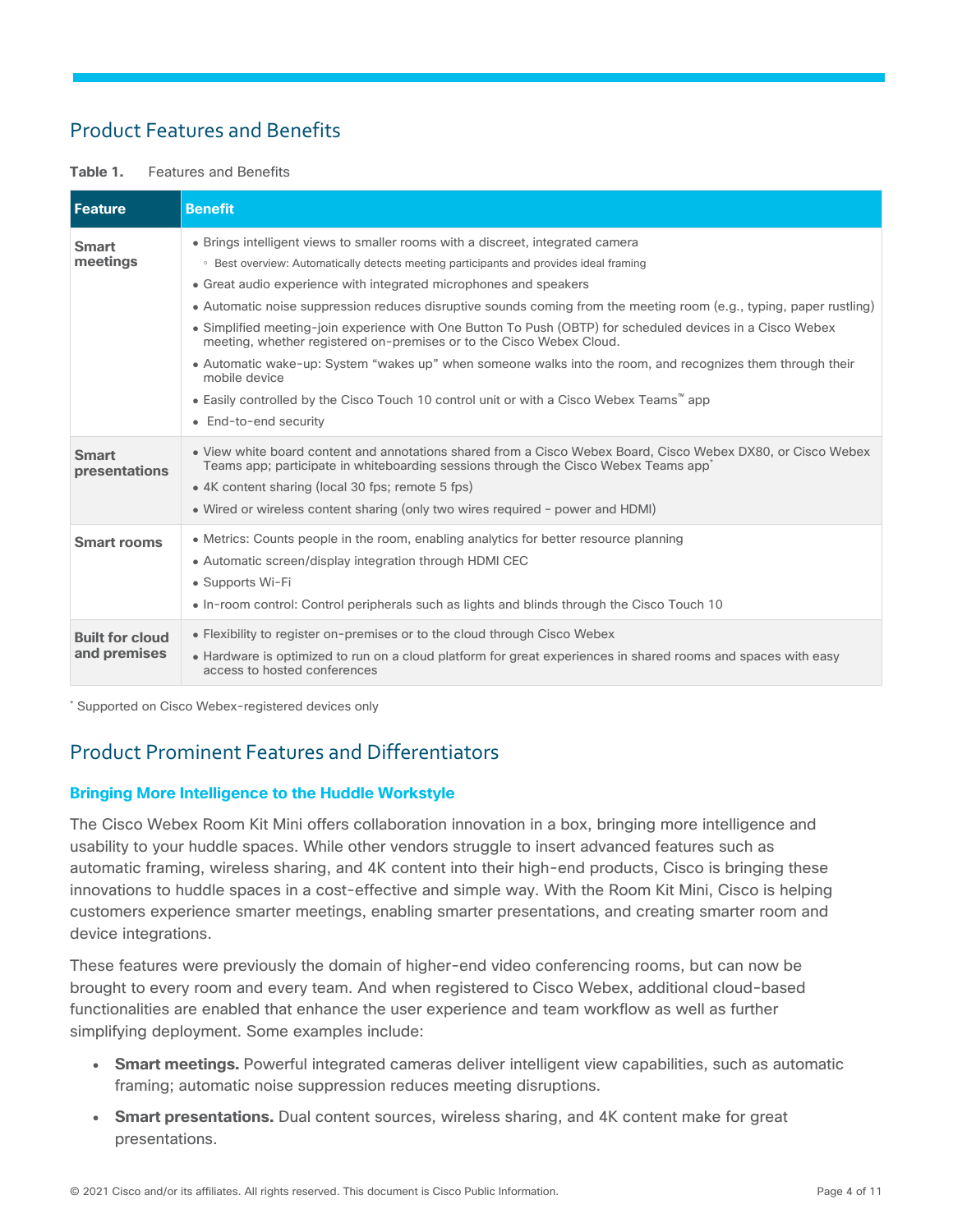- Smart rooms. People count for usage metrics and resource allocation; tight integrations with screens enhance user interactions; APIs and macros allow meeting personalization.
- **Registration flexibility.** Built for both cloud and on-premises deployment, protecting your investment.
- **Join any meeting.** A USB passthrough enables interoperability with any cloud service provider.

## An affordable way to purchase hardware

Cisco Webex Hardware as a Service provides a new way to purchase hardware with a simple, scalable and flexible way to pay. Stay up to date with the latest models of IP Phones and Webex Devices to enhance collaboration and create workspaces for the future. And get ready for all the power of Cisco's unified cloud platform! Learn more about Webex Hardware as a Service and the devices available. [Click here](https://www.cisco.com/c/en/us/products/collateral/unified-communications/webex-hardware-as-a-service/datasheet-c78-743057.html) to access the Webex Hardware as a Service data sheet.

## <span id="page-4-0"></span>Product Registration

**Table 2.** Registration

| <b>License level</b>                             | <b>Term</b>                                  |
|--------------------------------------------------|----------------------------------------------|
| <b>Cisco Webex Device</b><br><b>Subscription</b> | Monthly or 1-, 2-, 3-, 4-, or 5-year options |

## <span id="page-4-1"></span>Product Specifications

#### **Table 3.** Specifications

| <b>Specification</b>                                                | <b>Description</b>                                                                                                                                                                                                                  |
|---------------------------------------------------------------------|-------------------------------------------------------------------------------------------------------------------------------------------------------------------------------------------------------------------------------------|
| <b>Software</b><br>compatibility                                    | • Cisco Collaboration Endpoint Software Version 9.6 or later, and Cisco Webex Room OS                                                                                                                                               |
| <b>Default components</b><br>in Cisco Webex<br><b>Room Kit Mini</b> | Default<br>$\bullet$<br>Touch 10 (with ethernet cable)<br>HDMI cable 1,5m / 4,9 ft<br>en Enla<br>Room Kit Mini unit<br>Power supply Room Kit Mini<br>√ੋ<br>$\overline{\phantom{a}}$<br>Network cable 5m / 16.4 ft<br>Wall Mount Kit |
| <b>Optional hardware</b><br>components                              | • HDMI presentation cable 8 m / 26.2 ft.<br>• 4 m / 13 ft USB cable for USB passthrough feature<br>• Screen Mount Kit                                                                                                               |
| <b>Bandwidth</b>                                                    | • Up to 6 Mbps point to point                                                                                                                                                                                                       |
| Minimum bandwidth<br>for resolution / frame<br>rate                 | H.264:<br>• 720p30 from 768 kbps<br>• 720p60 from 1152 kbps<br>• 1080p30 from 1472 kbps<br>• 1080p60 from 2560 kbps                                                                                                                 |
| <b>Firewall traversal</b>                                           | • Cisco Expressway <sup>™</sup> technology<br>• H.460.18, H.460.19 firewall traversal                                                                                                                                               |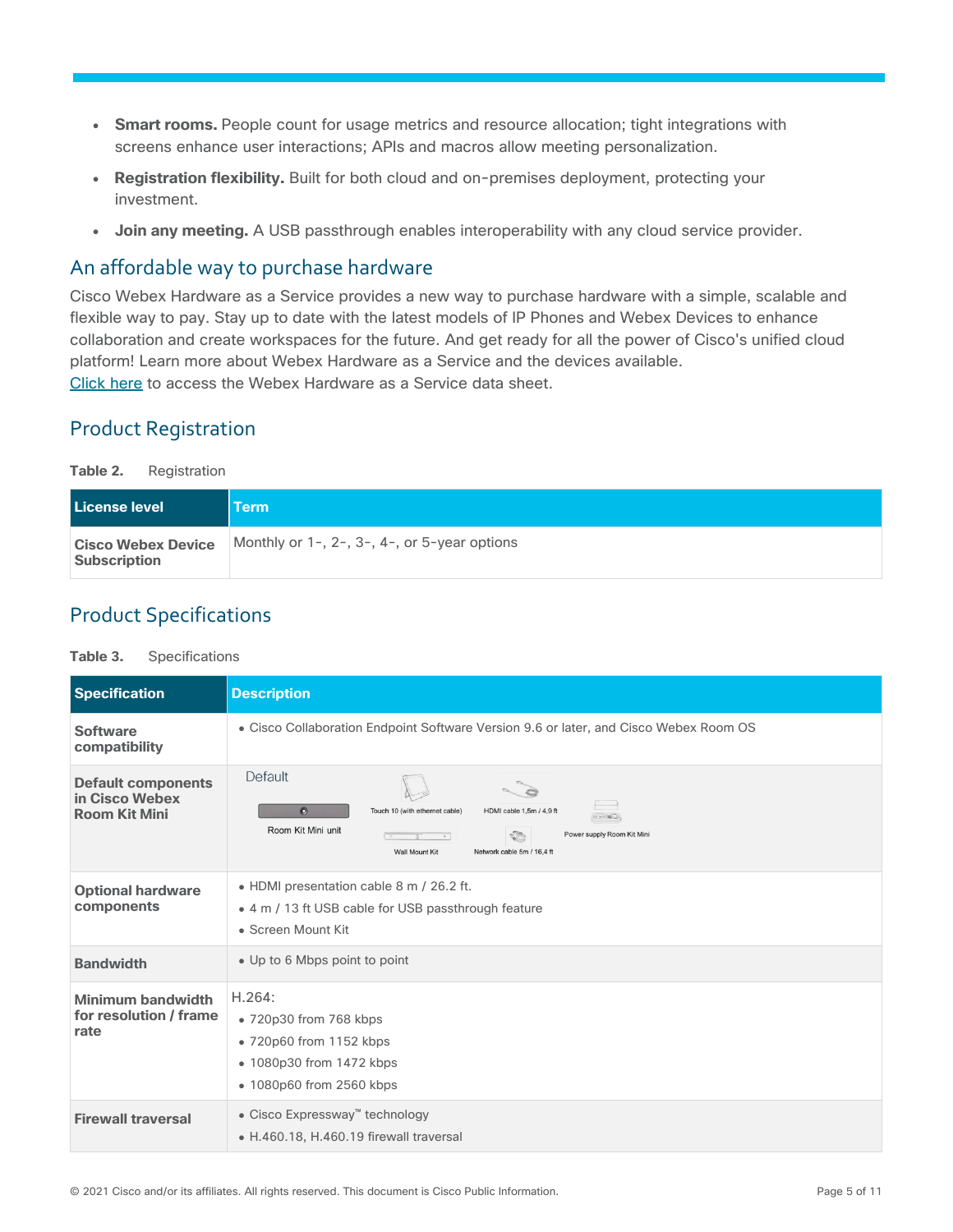| <b>Specification</b>                                                        | <b>Description</b>                                                                                                                                                                                                                                                                                                                                                                                                                                               |
|-----------------------------------------------------------------------------|------------------------------------------------------------------------------------------------------------------------------------------------------------------------------------------------------------------------------------------------------------------------------------------------------------------------------------------------------------------------------------------------------------------------------------------------------------------|
| <b>Video standards</b>                                                      | $\bullet$ H.264                                                                                                                                                                                                                                                                                                                                                                                                                                                  |
| <b>Video inputs</b>                                                         | • One HDMI output supports formats up to maximum 4K (3840 x 2160) at 30 fps, including HD1080p60<br>• Consumer Electronics Control (CEC) 2.0                                                                                                                                                                                                                                                                                                                     |
| <b>Video outputs</b>                                                        | • 1 HDMI output supports formats up to 3840 x 2160p60 (4Kp60)<br>• Live video resolutions (encode and decode) up to 1920 x 1080p30 and p60 (HD1080p)<br>• Consumer Electronics Control (CEC) 2.0                                                                                                                                                                                                                                                                 |
| <b>Audio standards</b>                                                      | • G.711, G.722, G.722.1, G.729, AAC-LD, and Opus                                                                                                                                                                                                                                                                                                                                                                                                                 |
| <b>Audio features</b>                                                       | · High-quality 20 kHz audio<br>• Automatic Gain Control (AGC)<br>• Automatic noise reduction<br>• Active lip synchronization                                                                                                                                                                                                                                                                                                                                     |
| <b>Audio inputs</b>                                                         | • One audio in from HDMI<br>• Internal microphones                                                                                                                                                                                                                                                                                                                                                                                                               |
| <b>Speakers</b><br>(integrated)                                             | • High-quality speakers: full range speaker plus dual woofers in balanced configuration<br>• Frequency response 100 Hz to 20 kHz<br>• Amplifier power: 24W<br>• Max output level SPL 84 dB                                                                                                                                                                                                                                                                       |
| <b>MultiSite</b>                                                            | $\bullet$ H.239 (H.323) dual stream<br>• Binary Floor Control Protocol (BFCP) (SIP) dual stream<br>• Supports resolutions up to 3840 x 2160p5                                                                                                                                                                                                                                                                                                                    |
| <b>Dual stream</b>                                                          | • One HDMI input supports formats up to maximum 4K (3840 x 2160) at 30 fps, including HD1080p60<br>• Consumer Electronics Control (CEC) 2.0                                                                                                                                                                                                                                                                                                                      |
| <b>Wireless sharing</b>                                                     | • Cisco Webex Teams App (up to 3840 x 2160p5)<br>• Cisco Webex Meetings App (up to 3840 x 2160p5)<br>• Cisco Intelligent Proximity client (up to 1920 x 1080p5)                                                                                                                                                                                                                                                                                                  |
| <b>Multipoint support</b>                                                   | • 4-way embedded SIP/H.323 conferencing capability with MultiSite option                                                                                                                                                                                                                                                                                                                                                                                         |
| <b>MultiSite features</b><br>(embedded<br>multipoint)<br>(optional upgrade) | • Adaptive SIP/H.323 MultiSite:<br>• 3-way resolution up to 1080p30 + content up to 1080p15<br>○ 4-way resolution up to 720p30 + content up to 1080p15<br>• Full individual audio and video transcoding<br>• H.323/SIP/VoIP in the same conference<br>• Support for presentation (H.239/BFCP) from any participant at resolutions up to 3840 x 2160p5<br>• Best impression (automatic continuous presence layouts)<br>• Encryption and dual stream from any site |
| <b>Protocols</b>                                                            | $\bullet$ H.323<br>$\bullet$ SIP<br>• Cisco Webex                                                                                                                                                                                                                                                                                                                                                                                                                |
| <b>Embedded</b><br>encryption                                               | • H.323 and SIP point to point<br>• Standards-based: H.235 v3 and Advanced Encryption Standard (AES)<br>• Automatic key generation and exchange                                                                                                                                                                                                                                                                                                                  |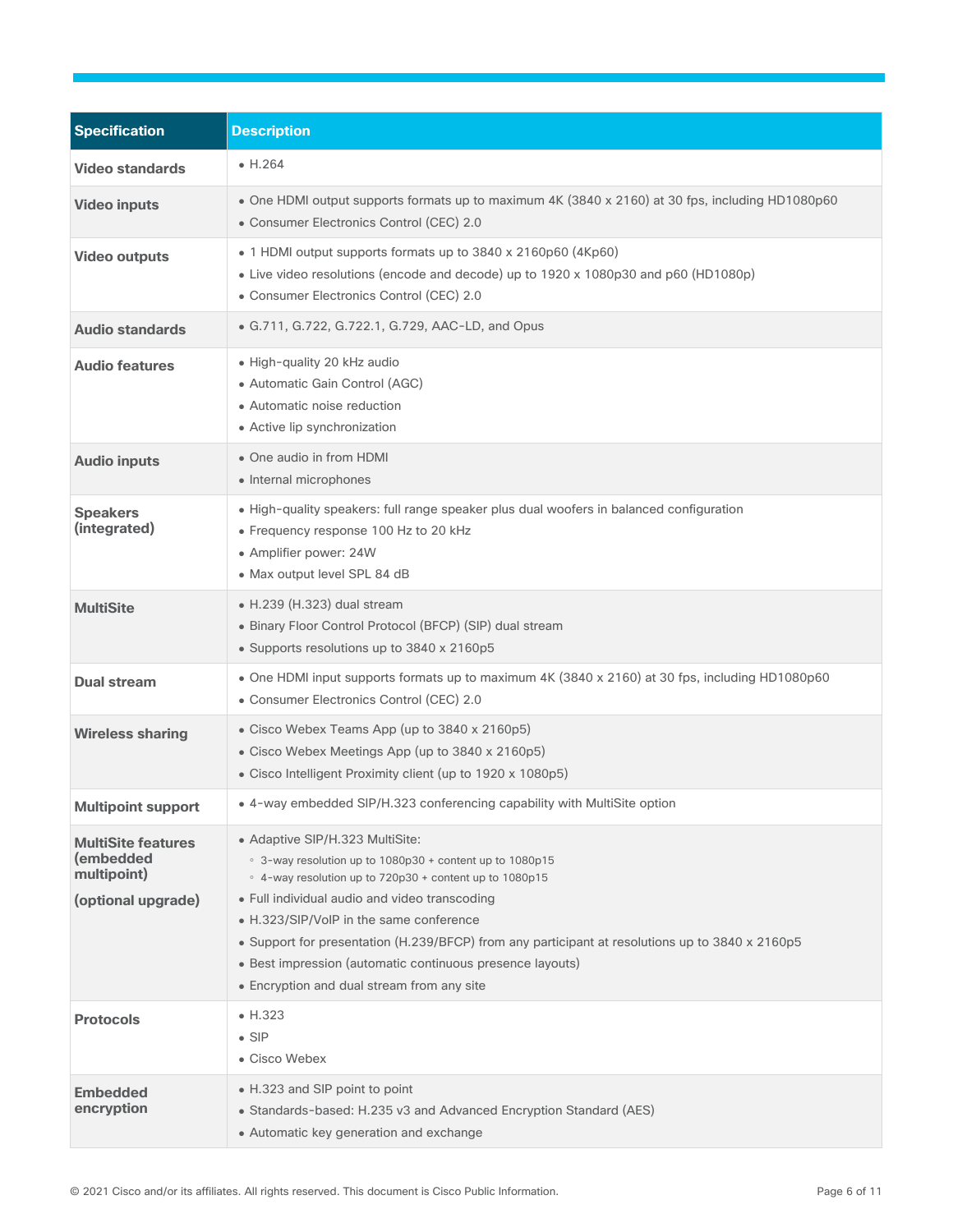| <b>Specification</b>       | <b>Description</b>                                                                                                                                                                                                                                                                                                                                                                                                                                                                                                                                                                                                                               |
|----------------------------|--------------------------------------------------------------------------------------------------------------------------------------------------------------------------------------------------------------------------------------------------------------------------------------------------------------------------------------------------------------------------------------------------------------------------------------------------------------------------------------------------------------------------------------------------------------------------------------------------------------------------------------------------|
| <b>IP network features</b> | • DNS lookup for service configuration<br>• Differentiated services (Quality of Service [QoS])<br>• IP-adaptive bandwidth management (including flow control)<br>• Automatic gatekeeper discovery<br>• Dynamic playout and lip-sync buffering<br>• H.245 Dual-Tone Multifrequency (DTMF) tones in H.323<br>• RFC 4733 DTMF tones in SIP<br>• Date and time support using Network Time Protocol (NTP)<br>• Media adaptation and resilience<br>• Uniform Resource Identifier (URI) dialing<br>• Dynamic Host Configuration Protocol (DHCP)<br>• 802.1X network authentication<br>• 802.1Q Virtual LAN<br>• 802.1p (QoS and Class of Service [CoS]) |
| <b>Call control</b>        | • Cisco Unified Communications Manager (Unified CM)<br>• Native registration with Unified CM<br>∘ Requires Unified CM Version 9.1(2) or later with device pack Room Kit Mini<br>• Cisco Expressway<br>• Native registration with Expressway<br>• Cisco Webex Service<br>• Third-party H.323 gatekeepers and standards-based SIP proxies                                                                                                                                                                                                                                                                                                          |
| IPv6 network support       | • Single call stack support for both H.323 and SIP<br>. Dual-stack IPv4 and IPv6 for DHCP, SSH, HTTP, HTTPS, DNS, DiffServ<br>• Support for both static and automatic IP configuration (stateless address auto configuration)                                                                                                                                                                                                                                                                                                                                                                                                                    |
| <b>Security features</b>   | • Management using HTTPS and SSH<br>• IP administration password<br>• Menu administration password<br>• Disable IP services<br>• Network settings protection<br>• Privacy cover                                                                                                                                                                                                                                                                                                                                                                                                                                                                  |
| <b>Network interfaces</b>  | • One Ethernet (RJ-45) 10/100/1000 for LAN<br>• One Ethernet (RJ-45) for Cisco Touch 10 direct pairing<br>· Wi-Fi 802.11a/b/g/n/ac 2.4 GHz/5 GHz, 2x2 MIMO<br>Note: Due to compliance regulations, it is required that 802.11d is enabled in the access point for<br>the product to operate properly within 5725 MHz - 5875 MHz.<br>Using a Wifi connection is a flexible option, however an Ethernet connection is always preferred for<br>high performance.                                                                                                                                                                                    |
| <b>USB pass-through</b>    | • Ability to provide video, microphone, and speakers over one USB cable to a connected computer<br>• 720p video resolution                                                                                                                                                                                                                                                                                                                                                                                                                                                                                                                       |
| <b>Other interfaces</b>    | • 1 USB 2.0 port type A<br>• 1 USB 2.0 port type C<br>$\bullet$ 1 µUSB port<br>• Factory reset pinhole                                                                                                                                                                                                                                                                                                                                                                                                                                                                                                                                           |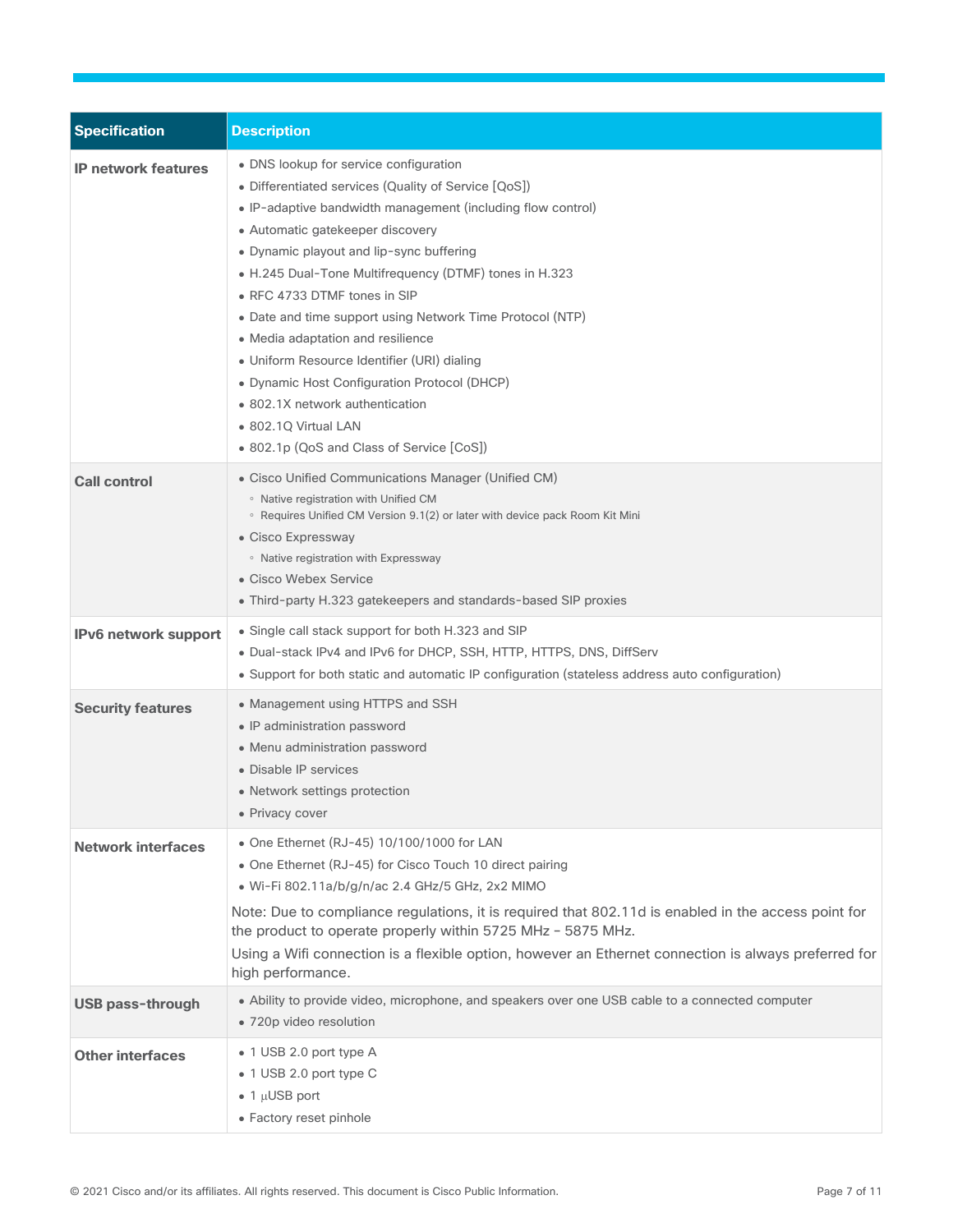| <b>Specification</b>                            | <b>Description</b>                                                                                                                                                                                                                                                                                                    |
|-------------------------------------------------|-----------------------------------------------------------------------------------------------------------------------------------------------------------------------------------------------------------------------------------------------------------------------------------------------------------------------|
| <b>Power</b>                                    | • 100 to 240 VAC, 50/60 Hz, 12V DC input<br>• Average 20W, peak 70W<br>• Must be used with power supply FSP FSP070-AHAN2 or AcBel ADF019                                                                                                                                                                              |
| <b>Operating</b><br>temperature and<br>humidity | • 0°C to 35°C (32°F to 104°F) ambient temperature<br>• 10% to 90% Relative Humidity (RH)                                                                                                                                                                                                                              |
| <b>Storage and</b><br>transport<br>temperature  | $\bullet$ -20°C to 60°C (-4°F to 140°F) at RH 10% to 90% (noncondensing)                                                                                                                                                                                                                                              |
| <b>Dimensions</b>                               | 8.1cm<br>50cm<br>· Width: 19.7 in. (50.0 cm)<br>• Height: 3.2 in. (8.1 cm)<br>• Depth: 3 in. (7.7 cm)<br>· Weight: 4 lb. (1.5 kg)<br><b>Packaging size</b><br>· Width: 23.8 in. (60.5 cm)<br>• Height: 12.8 in. (32.6 cm)<br>• Depth: 8.5 in. (21.6 cm)<br>• Weight: 7 lb. (3.2 kg)                                   |
| <b>Camera overview</b>                          | • 4K UltraHD camera<br>• Supports up to 60 fps (max 30 fps with best overview enabled)<br>• 8 MP image sensor<br>• 1/1.4 CMOS<br>• 5x zoom<br>$\bullet$ f/1.4 aperture<br>• 120° horizontal field of view<br>• Auto framing (face detect)<br>• Auto brightness, and white balance<br>• Focus distance 1 m to infinity |

## <span id="page-7-0"></span>Regulatory Compliance

- Directive 2014/53/EU (Radio Equipment Directive) for the radio versions
- Directive 2014/30/EU (EMC Directive) for the non-radio versions
- Directive 2014/35/EU (Low-Voltage Directive) for the non-radio versions
- Directive 2011/65/EU (RoHS)
- Directive 2002/96/EU (WEEE)
- NRTL approved (product safety)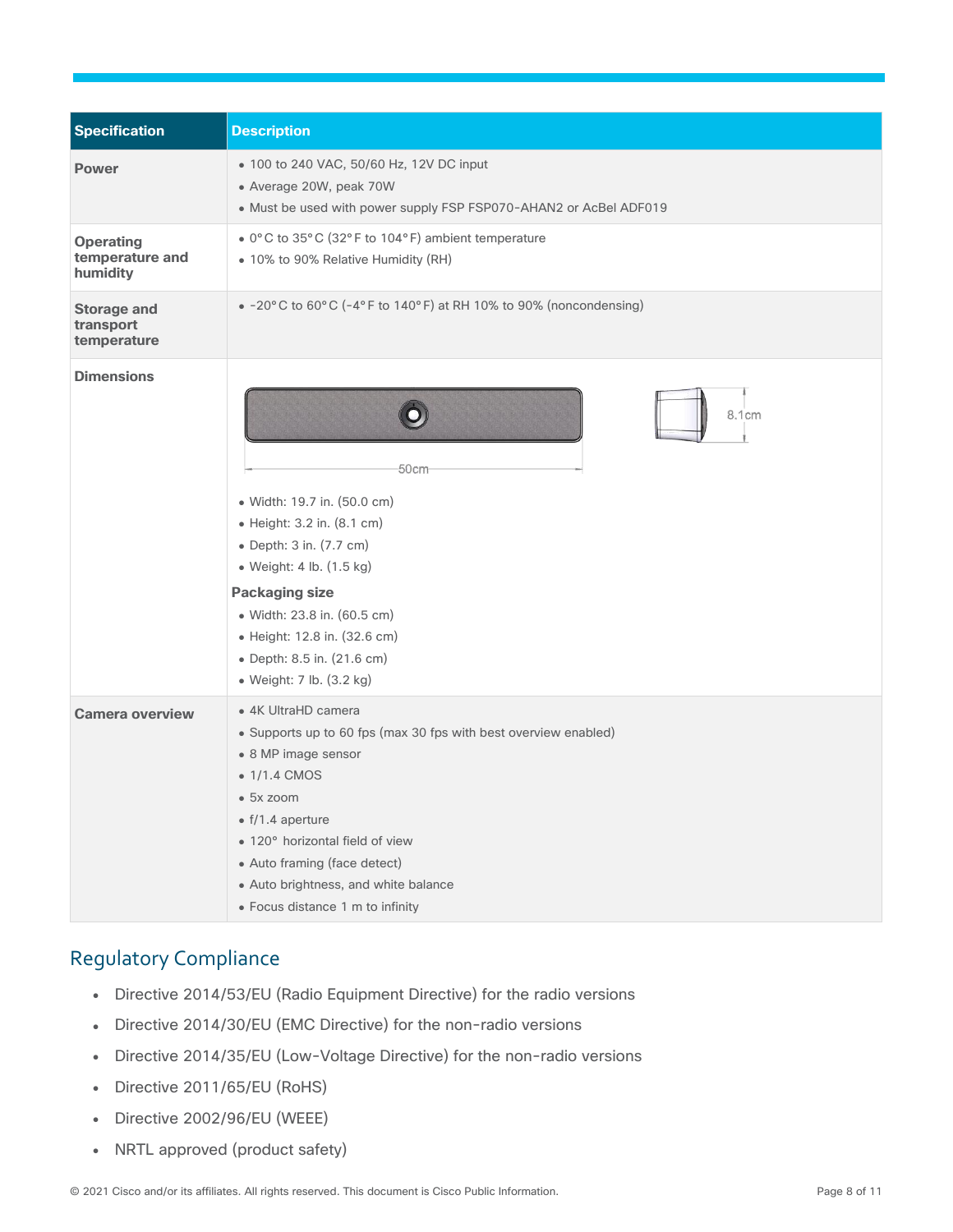- FCC CFR 47 Part 15B (EMC) Class A
- FCC CFR 47 Part 15C (RF)
- FCC CFR 47 Part 15E (RF)
- FCC Listed (radio equipment)

Please check the **Product Approval Status Database** for approval documents per country.

To place an order, contact your local Cisco representative and refer to Table 4.

#### Table 4. Ordering Information

| <b>Product name</b>                                                                                                                    | <b>Part number</b>                                                           | <b>Compliance model number</b>   |
|----------------------------------------------------------------------------------------------------------------------------------------|------------------------------------------------------------------------------|----------------------------------|
| Cisco Webex Room Kit Mini - Upfront pricing (GPL")<br>• Cisco Webex Room Kit Mini Unit<br>• Cisco Touch 10 Control Unit                | CS-KIT-MINI-K9<br>CS-KIT-MINI+<br>CS-TOUCH10+                                | <b>TTC7-26</b><br><b>TTC5-09</b> |
| Cisco Webex Room Kit Mini - NO RADIO<br>• Cisco Webex Room Kit Mini Unit<br>• Cisco Touch 10 Control Unit                              | CS-KIT-MINI-NR-K9<br>CS-KIT-MINI-NR+<br>CS-TOUCH10+                          | <b>TTC7-26</b><br><b>TTC5-09</b> |
| Cisco Webex Room Kit Mini - TAA<br>• Cisco Webex Room Kit Mini Unit<br>• Cisco Touch 10 Control Unit                                   | CS-KIT-MINI-K9++<br>CS-KIT-MINI-UNIT++ or<br>CS-KIT-MINI-NR++<br>CS-TOUCH10+ | <b>TTC7-26</b><br><b>TTC5-09</b> |
| Cisco Webex Room Kit Mini- No encryption<br>· Cisco Webex Room Kit Mini Unit<br>• Cisco Touch 10 Control Unit                          | CS-KIT-MINI-K7<br>CS-KIT-MINI-NR-K7+<br>CS-TOUCH10+                          | <b>TTC7-26</b><br><b>TTC5-09</b> |
| Cisco Webex Room Kit Mini - Bundle SKU<br>• Cisco Webex Room Kit Mini Unit<br>• Option of adding SMP+, Multisite and Remote Monitoring | CS-KIT-MINI-BUN                                                              |                                  |
| <b>Options</b>                                                                                                                         |                                                                              |                                  |
| <b>USB cable (type A connector)</b>                                                                                                    | CAB-USBC-4M-GR                                                               |                                  |
| <b>Screen Mount Kit</b>                                                                                                                | CS-KIT-MINI-SMK                                                              |                                  |
| <b>Cisco Table Multi-connector 4K, 9 meters</b>                                                                                        | CAB-HDMI-MUL4K-9M                                                            |                                  |
| Presentation cable 8 m 4kp30 certified (HDMI)                                                                                          | CAB-PRES-2HDMI-GR                                                            |                                  |
| Software options - ordered separately                                                                                                  |                                                                              |                                  |
| <b>Remote Monitoring</b>                                                                                                               | L-ROOM-RM (L-TP-RM)                                                          |                                  |
| MultiSite (embedded multipoint)                                                                                                        | L-KITMINI-MS (L-ROOM-PAK)                                                    |                                  |
| <b>Spares</b>                                                                                                                          |                                                                              |                                  |
| Cisco Webex Room Kit Mini - Upfront (GPL) - SPARE                                                                                      | CS-KIT-MINI=                                                                 | <b>TTC7-26</b>                   |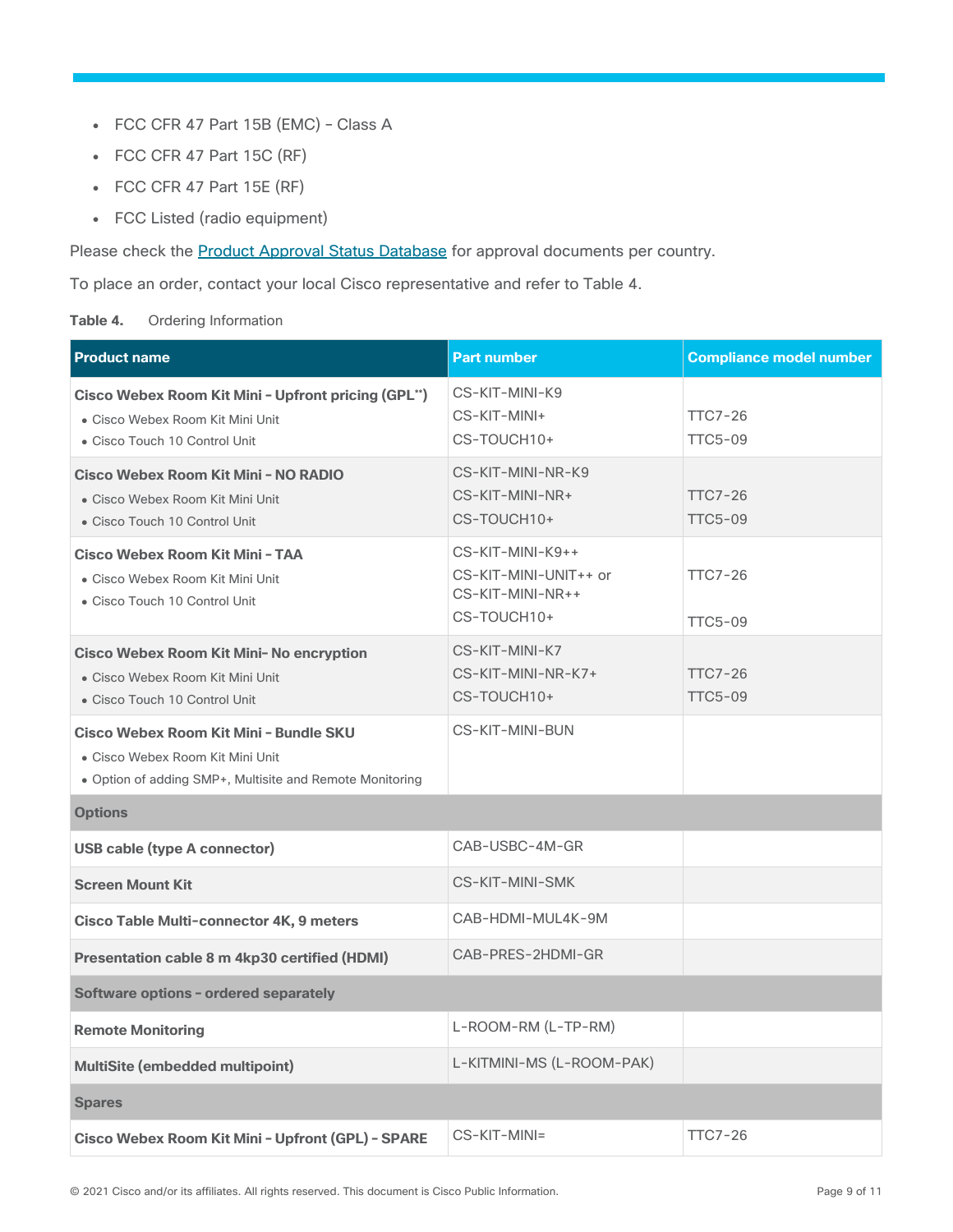| <b>Product name</b>                               | <b>Part number</b>  | <b>Compliance model number</b> |
|---------------------------------------------------|---------------------|--------------------------------|
| Cisco Webex Room Kit Mini - No radio - SPARE      | CS-KIT-MINI-NR=     | TTC7-26                        |
| Cisco Webex Room Kit Mini - No encryption - SPARE | $CS-KIT-MINI-K7=$   | TTC7-26                        |
| <b>Power Supply for Room Kit Mini</b>             | $PSU-12VDC-70W-GR=$ | FSP070-AHAN2, ADF019           |
| <b>Cisco Touch 10 Control Unit</b>                | $CS$ -TOUCH10=      | <b>TTC5-09</b>                 |
| <b>Screen Mount Kit for Room Kit</b>              | CS-KIT-MINI-SMK=    |                                |
| <b>Wall Mount Kit for Room Kit</b>                | CS-KIT-MINI-WMK=    |                                |
| <b>USB cable (type A connector)</b>               | $CAB-USBC-4M-GR=$   |                                |
| <b>Cisco Webex Room Kit Mini (unit) - SPARE</b>   | $CS-KIT-MINI=$      | <b>TTC7-26</b>                 |

\*\* GPL = Global Price List

## <span id="page-9-0"></span>Warranty Information

Cisco Webex Room Kit Mini has a 90-day limited liability warranty.

## <span id="page-9-1"></span>Cisco Services and Support

Cisco and our partners provide a broad portfolio of smart, personalized services and support that can help you realize the full business value of your Cisco collaboration investment by increasing business agility and network availability. This portfolio of services accelerates business innovation by harnessing the network as a powerful business platform. For more information about these services, visit: [https://www.cisco.com/go/collaborationservices.](https://www.cisco.com/go/collaborationservices)

## <span id="page-9-2"></span>Cisco Capital

#### **Flexible Payment Solutions to Help you Achieve your Objectives**

Cisco Capital makes it easier to get the right technology to achieve your objectives, enable business transformation and help you stay competitive. We can help you reduce the total cost of ownership, conserve capital, and accelerate growth. In more than 100 countries, our flexible payment solutions can help you acquire hardware, software, services and complementary third-party equipment in easy, predictable payments. [Learn more.](https://www.cisco.com/go/financing)

### <span id="page-9-3"></span>For More Information

- Learn more about the [Cisco Webex Room Kit Mini.](https://www.cisco.com/go/roomkit)
- Download the [Cisco Webex Teams App.](https://www.ciscospark.com/downloads.html)